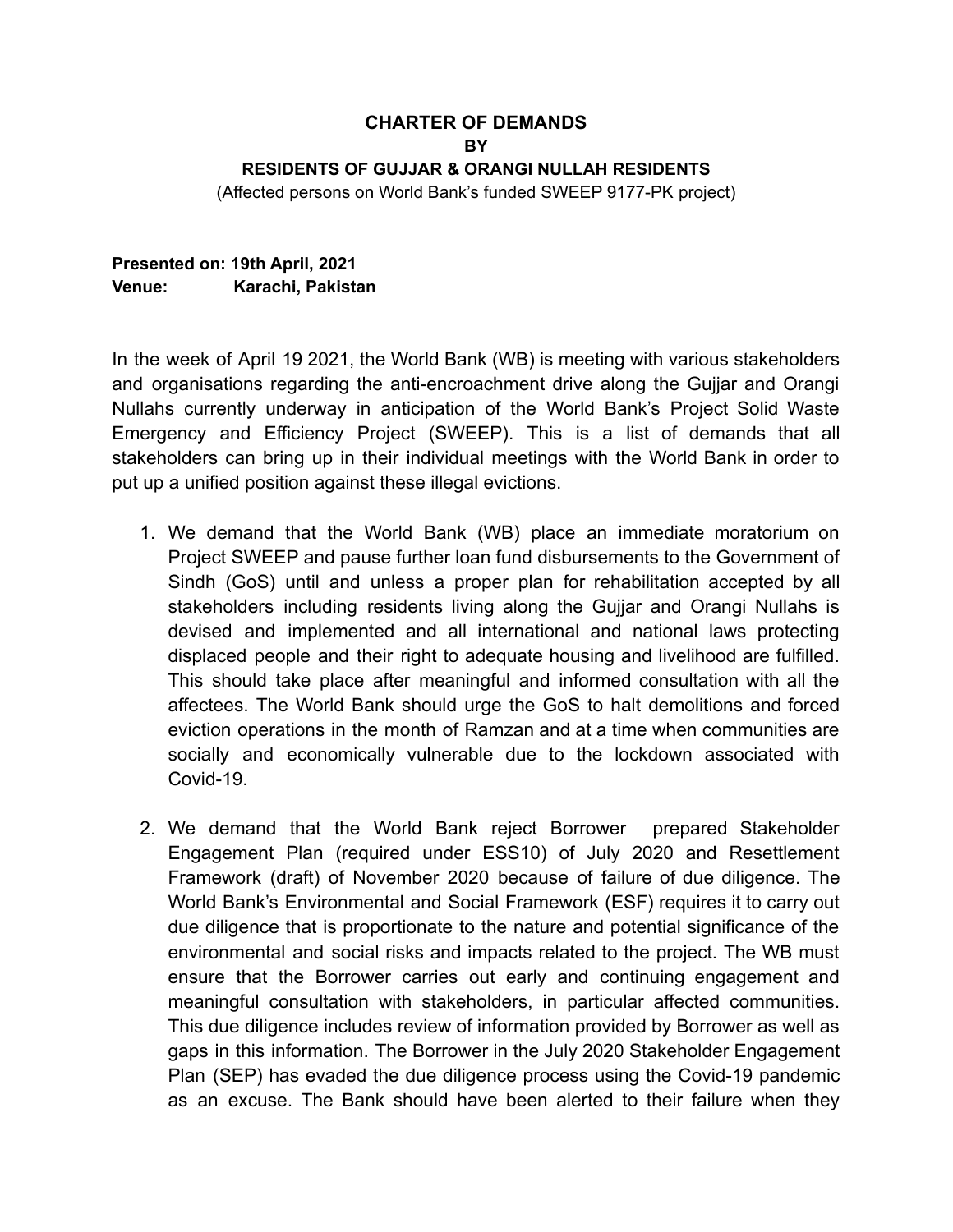identified severely inadequate and grossly negligent consultations with only 22 men and 16 women including six people only from Gujjar Nullah (Bhatta Town North Nazimabad). In their Appraisal Environmental and Social Review Summary (July 2020), the World Bank acknowledged that SWEEP implementers, Karachi Municipal Corporation (KMC) and the Sindh Solid Waste Management Board (SSWMB), do not have environmental and social specialists or experience with the Bank or its ESF. Since the World Bank was aware that Borrower (KMC and SSWMB) are incapable of meeting their social and environmental responsibilities in a 'high risk' project, the Bank should reject this SEP for failure of due diligence. Borrower did not even bother to engage in meaningful consultations with these six Gujjar Nullah residents and focused their conversation on the problem of garbage disposal in the nullahs as opposed to possible demolitions that the community would face in the first three months of 2021.

- 3. We demand that the World Bank reject the 'Environmental and Social Commitment Plan' (the ESCP) with the GoS regarding Project SWEEP that forms part of the legal agreement between the two parties. In consideration of the Borrower's and the Bank's failure of due diligence and substantial violations of its own ESF, any such agreement is void.
- 4. We demand that the World Bank note that the Borrower identified grievance redressal system in the SEP lists non-working emails of KMC and SSWMB officials. This should be viewed as a material misrepresentation on part of Borrower and another reason to reject the SEP and other reports. Borrower has denied affected persons even the minimal due process protection to report a claim or grievance.
- 5. We demand that the World Bank pressure the Government of Sindh and the Government of Pakistan to immediately halt all anti-encroachment operations targeted at low-income and working-class housing settlements on an urgent basis in light of the numerous violations of its own Environmental and Social Framework (ESF). Under ESS5 (Land Acquisition, Restrictions on Land Use and Involuntary Resettlement), the Bank must avoid involuntary resettlement and not resort to forced eviction, mitigate unavoidable social and economic impact by providing timely compensation and by assisting displaced persons in their efforts to improve or restore livelihoods and living standards. The World Bank must improve the living conditions of poor or vulnerable persons who are physically displaced through provision of adequate housing, access to services and facilities, and security of tenure. According to ESS5, resettlement activities must be planned and implemented with meaningful disclosure and consultation and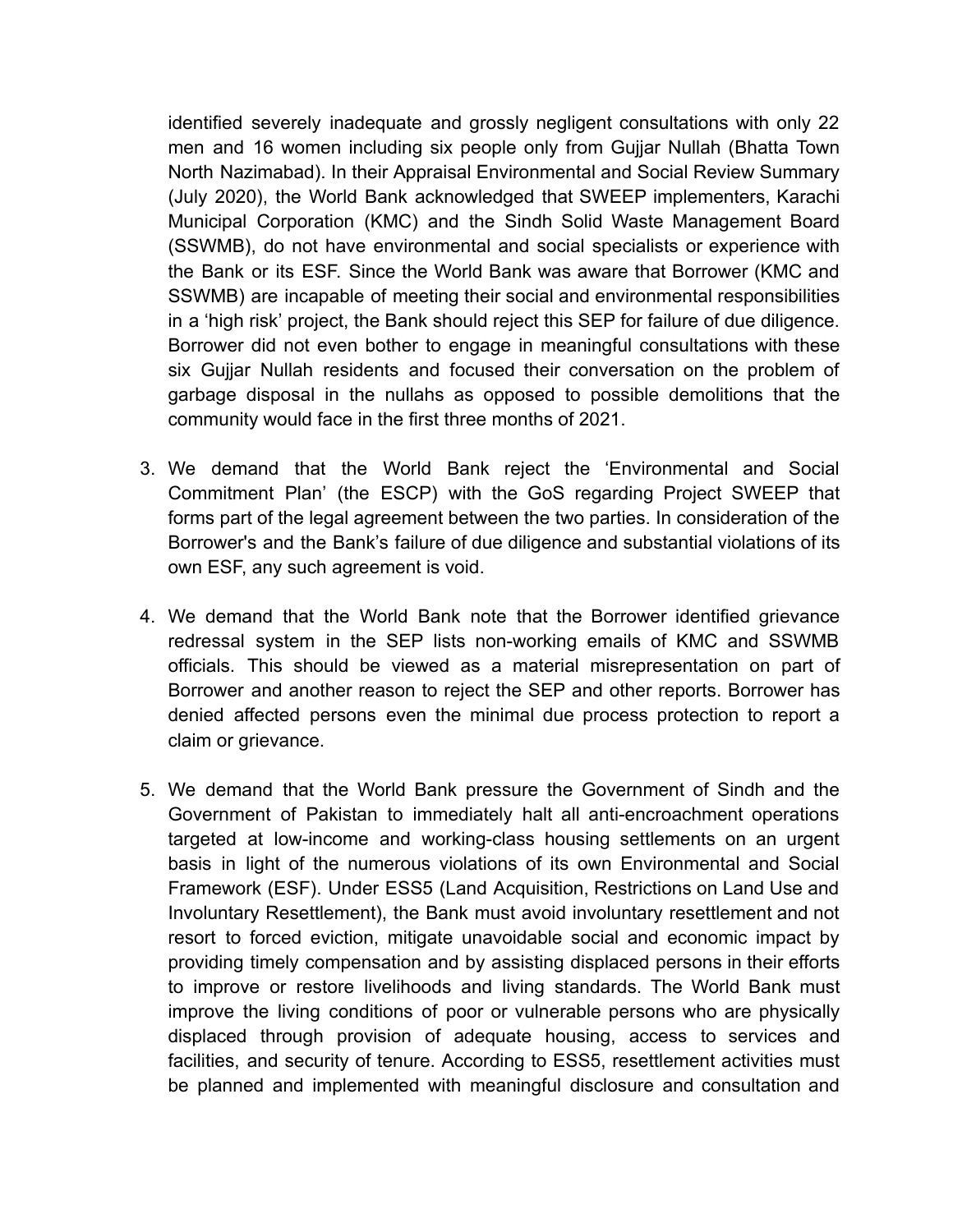the informed participation of those affected. (ESS5 Objectives). In the last two months, over 2000 homes have been demolished in Gujjar and Orangi Nullahs and there have been no disclosure, consultation, and participation of impacted communities; they have been abandoned to fend for themselves and coerced into accepting checks for a mere USD 584 (PKR 90,000) supposedly for rent. Not a single evicted family has received even close to what WB states in its ESS5 which includes compensation at replacement cost and other assistance to help improve or at least restore their standards of living or livelihoods (para 12). Moreover, as per ESS5, compensation standards have not been disclosed and applied consistently or documented transparently (para 13). ESF rules also require that Borrower take possession of acquired land and assets only *after* ESS5 compliant compensation is made available and people resettled and moving allowances and compensation paid (para 15). KMC made these meagre payments to affectees after commencing its forced eviction operation.

- 6. We demand that the World Bank disclose all relevant documents with affected persons and carry out meaningful consultations with them regarding these documents including but not limited to screening, census of affected persons, and any third-party monitoring of Component 1.
- 7. We demand that the World Bank take serious notice of the several human rights violations associated with Project SWEEP which have been documented in earlier complaints. These include forced eviction without rehabilitation, Sindh police and Pakistan Rangers high handedness and violence against people who peacefully resisted or even asked questions about their homes, and false criminalization. The Bank should take particular notice of how the very communities it identifies as 'vulnerable' have faced state violence and been made homeless and destitute. The World Bank defines vulnerable people as those 'individuals or groups who, by virtue of, for example, their age, gender, race, ethnicity, religion, physical, mental or other disability, social, civic or health status, sexual orientation, gender identity, economic disadvantages or indigenous status, and/or dependence on unique natural resources, may be more likely to be adversely affected by the project impacts and/or more limited than others in their ability to take advantage of a project's benefits.' Children have suffered trauma witnessing the loss of their homes, an estimated 5000 children will end up out of school, women and girls have been made more susceptible to sexual violence, the transgender community has been disproportionately impacted, the elderly and the disabled have experieced anxiety and despair, and minority churches have been demolished.